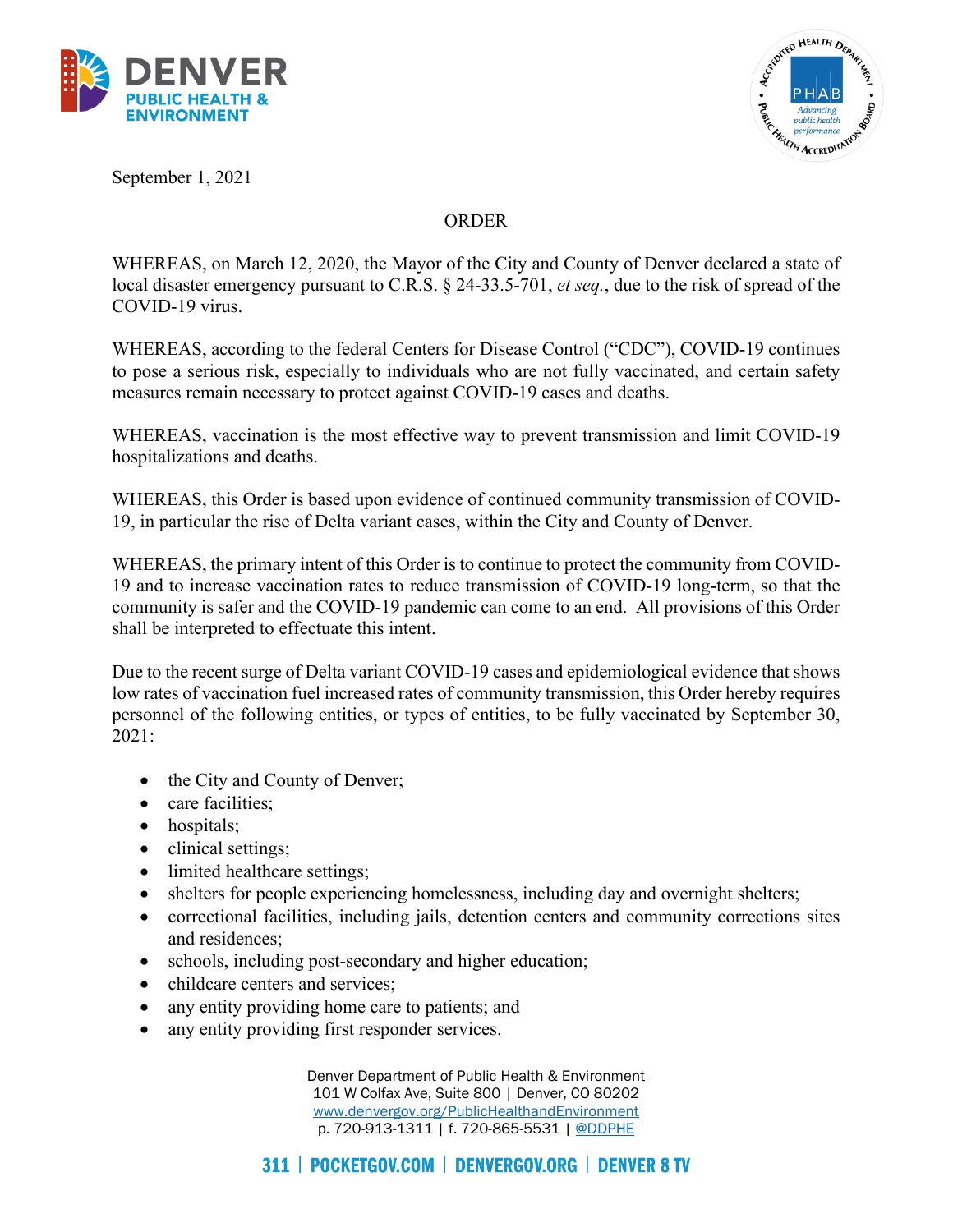This Order further requires the entities or types of entities listed above, as well as any entities (including contractors and subcontractors at any level) providing services by contract to above entities and types of entities, to ensure that all personnel are fully vaccinated by September 30, 2021, and to ensure that all personnel hired thereafter are vaccinated. Until a person's vaccination status is ascertained, that person must be treated as not fully vaccinated. Personnel who decline to provide vaccination status must also be treated as unvaccinated. The entities, or types of entities listed above, as well as any entities (including contractors and subcontractors at any level) providing services by contract to above entities and types of entities, with the exception of hospitals, must complete their initial ascertainment of full vaccination status for all personnel by September 30, 2021 and must maintain corresponding records that are available to the health authority upon request. Hospitals may meet their ascertainment of full vaccination status in conjunction with meeting their flu and other vaccination requirements.

"Personnel" means employees of the entities or types of entities listed above who provide services onsite and/or in the field, as well as individuals who provide services onsite and/or in the field to or on behalf of the entities or types of entities listed above on a contractual or volunteer basis. Notwithstanding the above, "personnel" for the City and County of Denver shall include all employees as defined below, as well as individuals who provide services onsite and/or in the field to or on behalf of the City and County of Denver on a contractual or volunteer basis. Entities and individuals who provide onsite services to or on behalf of the Denver International Airport on a contractual basis shall not be considered "personnel" for purposes of this Order. Employers shall provide reasonable accommodations for any personnel who have medical or religious exemptions from the COVID-19 vaccination.

"Employees" of the City and County of Denver shall mean all persons in the employ of the City and County of Denver, including on-call employees; interns (paid or unpaid); volunteers; appointed officers, board members and commissioners; elected officials; at-will appointees of elected officials and the Department of Aviation; hearing officers appointed by the Career Service Board; and employees of the Independent Monitor's Office, City Council, Library Commission, the Denver Public Library, and the Civil Service Commission. Notwithstanding the above, "employees" for purposes of this Order shall not include Denver County Court employees, judges, or magistrates.

"Care facilities" means nursing facilities, assisted living residences, intermediate care facilities and group homes.

"Childcare centers and services" does not include foster care.

"Clinical settings" means ambulance service centers, urgent care centers, non-ambulatory surgical structures, clinics, dentist offices, doctor offices, and non-urgent care medical structures.

"Fully vaccinated" means two weeks after a person's second dose in a two-dose series and two weeks after a single-dose vaccine.

"Limited healthcare settings" means those locations where healthcare services are provided including but not limited to acupuncture, audiology services, services by hearing aid providers,